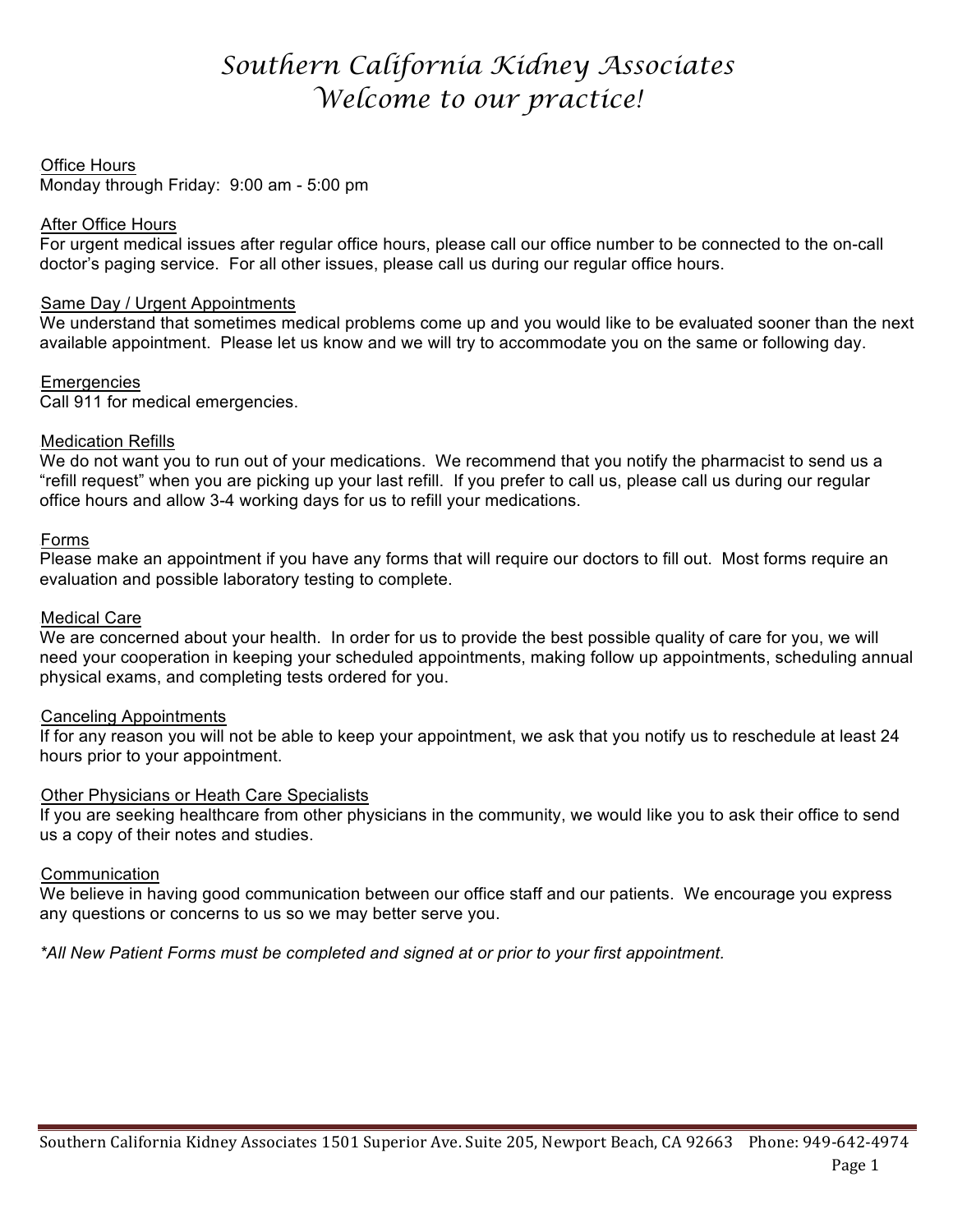# **PATIENT INFORMATION**

| <b>LAST NAME</b>                                                                                                                                                                                                                                                                                                                                                                                                                                                                                                                                                                                                                                                                                                                                                                                                                                                                                                                                                                                                                                                                                                                                                                                                                                                                                                                                                                                                                                                                                                                                                                                                                                                                                                                                                                                                                                                                                                                                                                                                                                                                                                    | <b>FIRST NAME</b> |                     | M.I.                  |                     |                         | NAME YOU PREFER TO BE CALLED  | <b>SEX</b>   |
|---------------------------------------------------------------------------------------------------------------------------------------------------------------------------------------------------------------------------------------------------------------------------------------------------------------------------------------------------------------------------------------------------------------------------------------------------------------------------------------------------------------------------------------------------------------------------------------------------------------------------------------------------------------------------------------------------------------------------------------------------------------------------------------------------------------------------------------------------------------------------------------------------------------------------------------------------------------------------------------------------------------------------------------------------------------------------------------------------------------------------------------------------------------------------------------------------------------------------------------------------------------------------------------------------------------------------------------------------------------------------------------------------------------------------------------------------------------------------------------------------------------------------------------------------------------------------------------------------------------------------------------------------------------------------------------------------------------------------------------------------------------------------------------------------------------------------------------------------------------------------------------------------------------------------------------------------------------------------------------------------------------------------------------------------------------------------------------------------------------------|-------------------|---------------------|-----------------------|---------------------|-------------------------|-------------------------------|--------------|
| <b>ADDRESS</b>                                                                                                                                                                                                                                                                                                                                                                                                                                                                                                                                                                                                                                                                                                                                                                                                                                                                                                                                                                                                                                                                                                                                                                                                                                                                                                                                                                                                                                                                                                                                                                                                                                                                                                                                                                                                                                                                                                                                                                                                                                                                                                      |                   | APT#                | <b>CITY</b>           |                     | <b>STATE</b>            | <b>ZIP</b>                    |              |
| SOCIAL SECURITY #                                                                                                                                                                                                                                                                                                                                                                                                                                                                                                                                                                                                                                                                                                                                                                                                                                                                                                                                                                                                                                                                                                                                                                                                                                                                                                                                                                                                                                                                                                                                                                                                                                                                                                                                                                                                                                                                                                                                                                                                                                                                                                   | <b>BIRTHDATE</b>  |                     | HOME TELEPHONE #      |                     |                         | <b>CELL PHONE #</b>           |              |
| <b>WORK TELEPHONE #</b>                                                                                                                                                                                                                                                                                                                                                                                                                                                                                                                                                                                                                                                                                                                                                                                                                                                                                                                                                                                                                                                                                                                                                                                                                                                                                                                                                                                                                                                                                                                                                                                                                                                                                                                                                                                                                                                                                                                                                                                                                                                                                             |                   |                     | <b>E-MAIL ADDRESS</b> |                     |                         |                               |              |
| <b>EMPLOYER</b><br><b>EMPLOYER ADDRESS</b><br>POSITION/ TITLE                                                                                                                                                                                                                                                                                                                                                                                                                                                                                                                                                                                                                                                                                                                                                                                                                                                                                                                                                                                                                                                                                                                                                                                                                                                                                                                                                                                                                                                                                                                                                                                                                                                                                                                                                                                                                                                                                                                                                                                                                                                       |                   |                     |                       |                     |                         |                               |              |
| EMERGENCY CONTACT NAME & TELEPHONE NUMBERS                                                                                                                                                                                                                                                                                                                                                                                                                                                                                                                                                                                                                                                                                                                                                                                                                                                                                                                                                                                                                                                                                                                                                                                                                                                                                                                                                                                                                                                                                                                                                                                                                                                                                                                                                                                                                                                                                                                                                                                                                                                                          |                   |                     |                       |                     |                         |                               |              |
| WHO REFERRED YOU TO OUR OFFICE?                                                                                                                                                                                                                                                                                                                                                                                                                                                                                                                                                                                                                                                                                                                                                                                                                                                                                                                                                                                                                                                                                                                                                                                                                                                                                                                                                                                                                                                                                                                                                                                                                                                                                                                                                                                                                                                                                                                                                                                                                                                                                     |                   |                     |                       |                     |                         |                               |              |
| WHO IS YOUR PRIMARY PHYSICIAN?                                                                                                                                                                                                                                                                                                                                                                                                                                                                                                                                                                                                                                                                                                                                                                                                                                                                                                                                                                                                                                                                                                                                                                                                                                                                                                                                                                                                                                                                                                                                                                                                                                                                                                                                                                                                                                                                                                                                                                                                                                                                                      |                   | TELEPHONE #         |                       |                     |                         |                               |              |
| PHYSICIAN ADDRESS                                                                                                                                                                                                                                                                                                                                                                                                                                                                                                                                                                                                                                                                                                                                                                                                                                                                                                                                                                                                                                                                                                                                                                                                                                                                                                                                                                                                                                                                                                                                                                                                                                                                                                                                                                                                                                                                                                                                                                                                                                                                                                   |                   |                     |                       |                     |                         |                               |              |
| <b>GUARANTOR/ POLICY HOLDER INFORMATION</b>                                                                                                                                                                                                                                                                                                                                                                                                                                                                                                                                                                                                                                                                                                                                                                                                                                                                                                                                                                                                                                                                                                                                                                                                                                                                                                                                                                                                                                                                                                                                                                                                                                                                                                                                                                                                                                                                                                                                                                                                                                                                         |                   |                     |                       |                     |                         |                               |              |
| LAST                                                                                                                                                                                                                                                                                                                                                                                                                                                                                                                                                                                                                                                                                                                                                                                                                                                                                                                                                                                                                                                                                                                                                                                                                                                                                                                                                                                                                                                                                                                                                                                                                                                                                                                                                                                                                                                                                                                                                                                                                                                                                                                |                   | M.I.                |                       |                     | RELATIONSHIP TO PATIENT |                               |              |
| SPOUSE<br>PARENT<br>OTHER:<br>ADDRESSS IF DIFFERENT FROM PATIENT                                                                                                                                                                                                                                                                                                                                                                                                                                                                                                                                                                                                                                                                                                                                                                                                                                                                                                                                                                                                                                                                                                                                                                                                                                                                                                                                                                                                                                                                                                                                                                                                                                                                                                                                                                                                                                                                                                                                                                                                                                                    |                   |                     |                       |                     |                         |                               |              |
| <b>BIRTH DATE</b>                                                                                                                                                                                                                                                                                                                                                                                                                                                                                                                                                                                                                                                                                                                                                                                                                                                                                                                                                                                                                                                                                                                                                                                                                                                                                                                                                                                                                                                                                                                                                                                                                                                                                                                                                                                                                                                                                                                                                                                                                                                                                                   | SOCIAL SECURITY # |                     |                       |                     |                         |                               |              |
| <b>GUARANTOR/ POLICY HOLDER'S EMPLOYER</b><br><b>CITY</b><br><b>EMPLOYERS ADDRESS</b><br><b>STATE</b><br>ZIP                                                                                                                                                                                                                                                                                                                                                                                                                                                                                                                                                                                                                                                                                                                                                                                                                                                                                                                                                                                                                                                                                                                                                                                                                                                                                                                                                                                                                                                                                                                                                                                                                                                                                                                                                                                                                                                                                                                                                                                                        |                   |                     |                       |                     |                         |                               |              |
| <b>INSURANCE INFORMATION</b>                                                                                                                                                                                                                                                                                                                                                                                                                                                                                                                                                                                                                                                                                                                                                                                                                                                                                                                                                                                                                                                                                                                                                                                                                                                                                                                                                                                                                                                                                                                                                                                                                                                                                                                                                                                                                                                                                                                                                                                                                                                                                        |                   |                     |                       |                     |                         |                               |              |
| <b>1. PRIMARY INSURANCE PLAN</b>                                                                                                                                                                                                                                                                                                                                                                                                                                                                                                                                                                                                                                                                                                                                                                                                                                                                                                                                                                                                                                                                                                                                                                                                                                                                                                                                                                                                                                                                                                                                                                                                                                                                                                                                                                                                                                                                                                                                                                                                                                                                                    |                   | <b>GROUP NUMBER</b> |                       |                     |                         | <b>POLICY NUMBER</b>          |              |
| TYPE OF PLAN OR COVERAGE                                                                                                                                                                                                                                                                                                                                                                                                                                                                                                                                                                                                                                                                                                                                                                                                                                                                                                                                                                                                                                                                                                                                                                                                                                                                                                                                                                                                                                                                                                                                                                                                                                                                                                                                                                                                                                                                                                                                                                                                                                                                                            |                   |                     |                       |                     |                         |                               |              |
| HMO<br>PPO<br>EPO<br>POLICY OWNERS NAME (GUARANTOR)                                                                                                                                                                                                                                                                                                                                                                                                                                                                                                                                                                                                                                                                                                                                                                                                                                                                                                                                                                                                                                                                                                                                                                                                                                                                                                                                                                                                                                                                                                                                                                                                                                                                                                                                                                                                                                                                                                                                                                                                                                                                 | MEDI-CAL          | <b>MEDICARE</b>     | <b>IPA</b>            | MEDICARE SUPPLEMENT |                         | CASH<br>PRIMARY CARE PROVIDER | <b>OTHER</b> |
| <b>2.SECONDARY INSURANCE PLAN</b>                                                                                                                                                                                                                                                                                                                                                                                                                                                                                                                                                                                                                                                                                                                                                                                                                                                                                                                                                                                                                                                                                                                                                                                                                                                                                                                                                                                                                                                                                                                                                                                                                                                                                                                                                                                                                                                                                                                                                                                                                                                                                   |                   | <b>GROUP NUMBER</b> |                       |                     |                         | <b>POLICY NUMBER</b>          |              |
|                                                                                                                                                                                                                                                                                                                                                                                                                                                                                                                                                                                                                                                                                                                                                                                                                                                                                                                                                                                                                                                                                                                                                                                                                                                                                                                                                                                                                                                                                                                                                                                                                                                                                                                                                                                                                                                                                                                                                                                                                                                                                                                     |                   |                     |                       |                     |                         |                               |              |
| TYPE OF PLAN OR COVERAGE                                                                                                                                                                                                                                                                                                                                                                                                                                                                                                                                                                                                                                                                                                                                                                                                                                                                                                                                                                                                                                                                                                                                                                                                                                                                                                                                                                                                                                                                                                                                                                                                                                                                                                                                                                                                                                                                                                                                                                                                                                                                                            |                   |                     |                       |                     |                         |                               |              |
| <b>PPO</b><br><b>EPO</b><br>HMO<br>POLICY OWNERS NAME (GUARANTOR)                                                                                                                                                                                                                                                                                                                                                                                                                                                                                                                                                                                                                                                                                                                                                                                                                                                                                                                                                                                                                                                                                                                                                                                                                                                                                                                                                                                                                                                                                                                                                                                                                                                                                                                                                                                                                                                                                                                                                                                                                                                   | <b>MEDI-CAL</b>   | <b>MEDICARE</b>     | <b>IPA</b>            | MEDICARE SUPPLEMENT |                         | CASH<br>PRIMARY CARE PROVIDER | <b>OTHER</b> |
| All professional services rendered are charged to the patient. Necessary forms will be completed to help expedite insurance carrier payments. However, the patient is responsible for all fees, regardless<br>of insurance coverage. Once the insurance company is billed we allow 60 days for the balance to be paid by your insurance carrier. If the insurance carrier does not remit payment in 60 days, the<br>balance will be due in full from you. If any payment is subsequently made by your insurance carrier in excess of the balance, we will gladly refund the overpayment to you within 30 days, providing<br>that you do not have any outstanding accounts with our office. It is also customary to pay for professional services when rendered unless prior arrangements are made. I request that payment of<br>authorized Medicare/other insurance company benefits be made on my behalf to Eric Wechsler, M.D., Inc. Regulations pertaining to Medicare assignment of benefits apply. I authorize any holder of<br>medical or other information about me to release to the social security administration and healthcare financing administration or its intermediaries or carriers, any information needed for this or a<br>related Medicare claim or other insurance claim. I permit a copy of this authorization to be used in place of the original and request that payment of medical insurance benefits be made payable to Eric<br>Wechsler, M.D., Inc. I understand that it is mandatory to notify the health care provider of any other party who may be responsible for paying for my treatment (section 1128b of the social security<br>act and 31 u.s.c 3801-3812 provides penalties for withholding this information.) There is a \$20.00 charge for all returned checks. All unpaid balances are subject to 1.5% interest or minimum \$6.00<br>service charge after 90 days. If your account must be forwarded to a collection service and/or an attorney because of nonpayment, you will be responsible for all collection fees and/or attorney fees<br>charged by these services. |                   |                     |                       |                     |                         |                               |              |

PATIENTS SIGNATURE\_\_\_\_\_\_\_\_\_\_\_\_\_\_\_\_\_\_\_\_\_\_\_\_\_\_\_\_\_\_\_\_\_\_\_GUARANTORS SIGNATURE\_\_\_\_\_\_\_\_\_\_\_\_\_\_\_\_\_\_\_\_\_\_\_\_\_\_\_\_\_\_\_DATE\_\_\_\_\_\_\_\_\_\_\_\_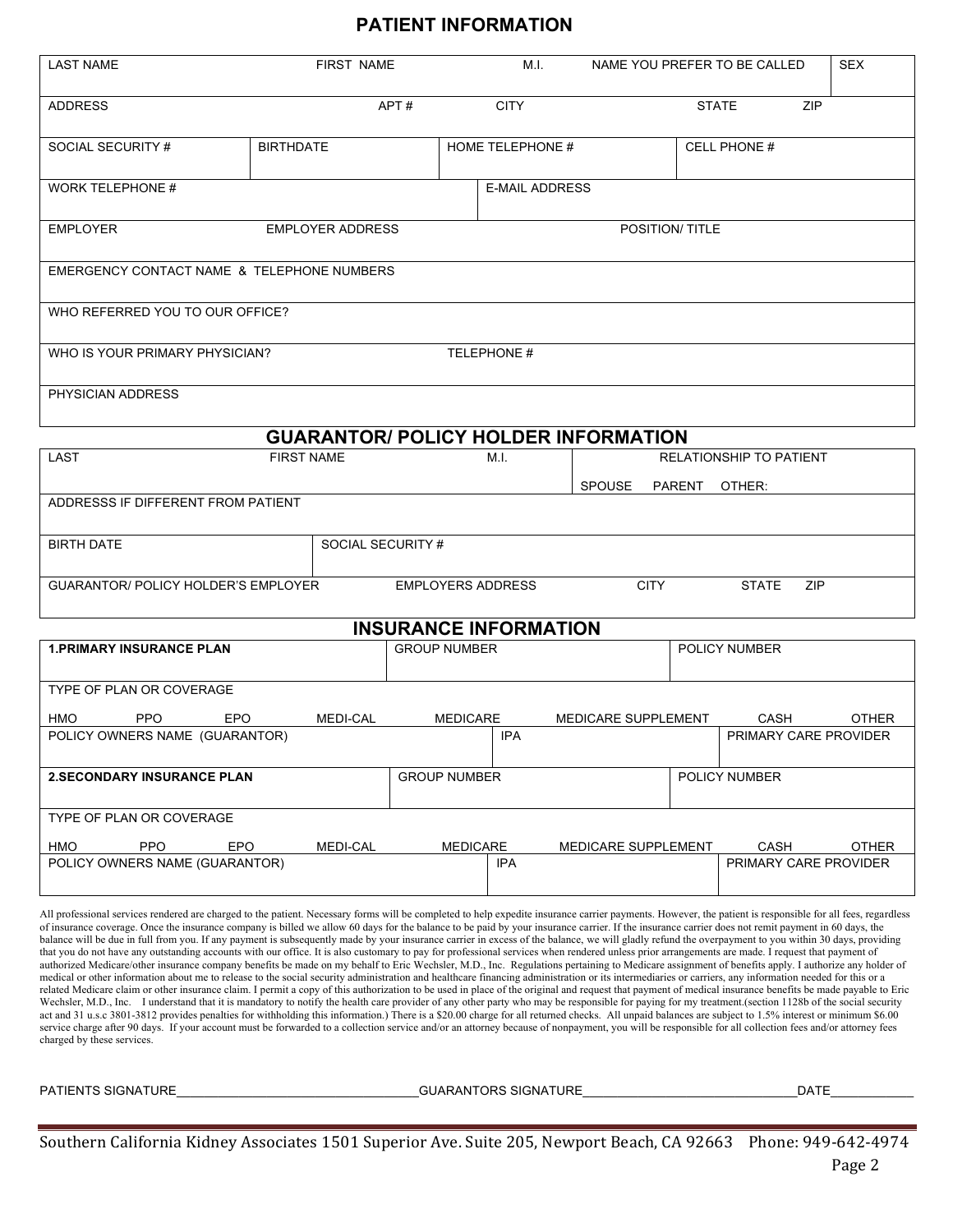# **HEALTH HISTORY FORM**

# **Patient Name: \_\_\_\_\_\_\_\_\_\_\_\_\_\_\_\_\_\_\_\_\_\_\_\_\_\_\_\_\_\_\_\_\_\_\_\_\_\_\_\_\_\_\_\_\_ Date of Birth: \_\_\_\_\_\_\_\_\_\_\_\_\_\_\_**

|                                                           |                           |     | Personal Medical History: Have you ever had (please circle all answers Yes or No)                              |         |     |                                                                     |    |     |
|-----------------------------------------------------------|---------------------------|-----|----------------------------------------------------------------------------------------------------------------|---------|-----|---------------------------------------------------------------------|----|-----|
| High Blood Pressure                                       | No                        | Yes | Anxiety                                                                                                        | No      | Yes | Pneumonia                                                           | No | Yes |
| <b>Heart Disease</b>                                      | No                        | Yes | Depression                                                                                                     | No      | Yes | Meningitis                                                          | No | Yes |
| <b>Heart Murmur</b>                                       | No                        | Yes | Epilepsy                                                                                                       | No      | Yes | Gonorrhea                                                           | No | Yes |
| High Cholesterol                                          | No                        | Yes | Osteoporosis                                                                                                   | No      | Yes | Chlamydia                                                           | No | Yes |
| Diabetes                                                  | No.                       | Yes | <b>Thyroid Disease</b>                                                                                         | No      | Yes | Syphilis                                                            | No | Yes |
| Anemia                                                    | No                        | Yes | Asthma                                                                                                         | No      | Yes | <b>Genital Herpes</b>                                               | No | Yes |
| Stomach pain or Reflux                                    | No                        | Yes | Hives or Eczema                                                                                                | No      | Yes | <b>Genital Warts</b>                                                | No | Yes |
| Arthritis or Rheumatism                                   | No                        | Yes | Migraines                                                                                                      | No      | Yes | Tuberculosis                                                        | No | Yes |
| Kidney disease                                            | No                        | Yes | Gallbladder Disease                                                                                            | No      | Yes | AIDS/HIV                                                            | No | Yes |
| Neuritis or Neuralgia                                     | No                        | Yes | Colitis or other Bowel Disease                                                                                 | No      | Yes |                                                                     |    |     |
| Bone or Joint disease                                     | No                        | Yes | Jaundice or Liver Disease                                                                                      | No      | Yes |                                                                     |    |     |
| Sciatica, Back pain                                       | No                        | Yes | Cancer*                                                                                                        | No      | Yes | * Type of Cancer:                                                   |    |     |
| If "yes" to any of the above, please describe further:    |                           |     |                                                                                                                |         |     |                                                                     |    |     |
|                                                           |                           |     | If you have, or have had, any symptoms in the following areas to a significant degree, please briefly explain. |         |     |                                                                     |    |     |
| Skin:                                                     |                           |     | Back/Joints:                                                                                                   |         |     | Recent Changes in the following:                                    |    |     |
| Head/Neck:                                                | Intestinal:               |     |                                                                                                                | Weight: |     |                                                                     |    |     |
| Ears/Nose/Throat:                                         | Bladder:<br>Energy level: |     |                                                                                                                |         |     |                                                                     |    |     |
| Menstruation:<br>Lungs:                                   |                           |     | Mood:                                                                                                          |         |     |                                                                     |    |     |
| Chest/Heart:<br>Circulation:<br>Other pain or discomfort: |                           |     |                                                                                                                |         |     |                                                                     |    |     |
| <b>Other Medical Problems &amp; Surgeries:</b>            |                           |     |                                                                                                                |         |     | List All Current Medication and Dosages: (include non-prescription) |    |     |
| Allergies to medications or food:                         |                           |     | Describe the allergic reaction:                                                                                |         |     |                                                                     |    |     |
| Do you drink alcohol?                                     | No                        | Yes | Number of drinks _________ per week                                                                            |         |     | Quit date: __________________                                       |    |     |
| Do you or have you ever smoked?                           | No.                       | Yes | How many cigarettes per day:                                                                                   |         |     | How many years: ___________                                         |    |     |
|                                                           |                           |     | Quit date: ___________________                                                                                 |         |     |                                                                     |    |     |
| Do you use drugs?                                         | No                        | Yes |                                                                                                                |         |     | How many years:                                                     |    |     |
|                                                           |                           |     |                                                                                                                |         |     |                                                                     |    |     |
| Are you currently(circle one):                            | Married                   |     | Single<br>Divorced<br>Widowed                                                                                  |         |     |                                                                     |    |     |
| How many children do you have?                            |                           |     |                                                                                                                |         |     |                                                                     |    |     |
|                                                           |                           |     |                                                                                                                |         |     | Highest level of education:                                         |    |     |
| Please list the last date you had any of the following:   |                           |     |                                                                                                                |         |     |                                                                     |    |     |
| Pap Smear                                                 |                           |     | Mammogram ________________<br>Prostate Exam _______________                                                    |         |     | Colonoscopy _______________                                         |    |     |

**Family Medical History:** *example: cancer (type), diabetes, heart disease, mental illness, stroke, seizure, etc.*

| Father:<br><u> 1989 - Johann Stoff, amerikansk politiker (d. 1989)</u> |                                                                                                                                                                                                                                |
|------------------------------------------------------------------------|--------------------------------------------------------------------------------------------------------------------------------------------------------------------------------------------------------------------------------|
| Mother:                                                                |                                                                                                                                                                                                                                |
| Siblings:                                                              | Maternal grandfather: example and a series of the series of the series of the series of the series of the series of the series of the series of the series of the series of the series of the series of the series of the seri |
|                                                                        | Maternal grandmother: National Accounts and Accounts and Accounts and Accounts and Accounts and Accounts and Accounts and Accounts and Accounts and Accounts and Accounts and Accounts and Accounts and Accounts and Accounts  |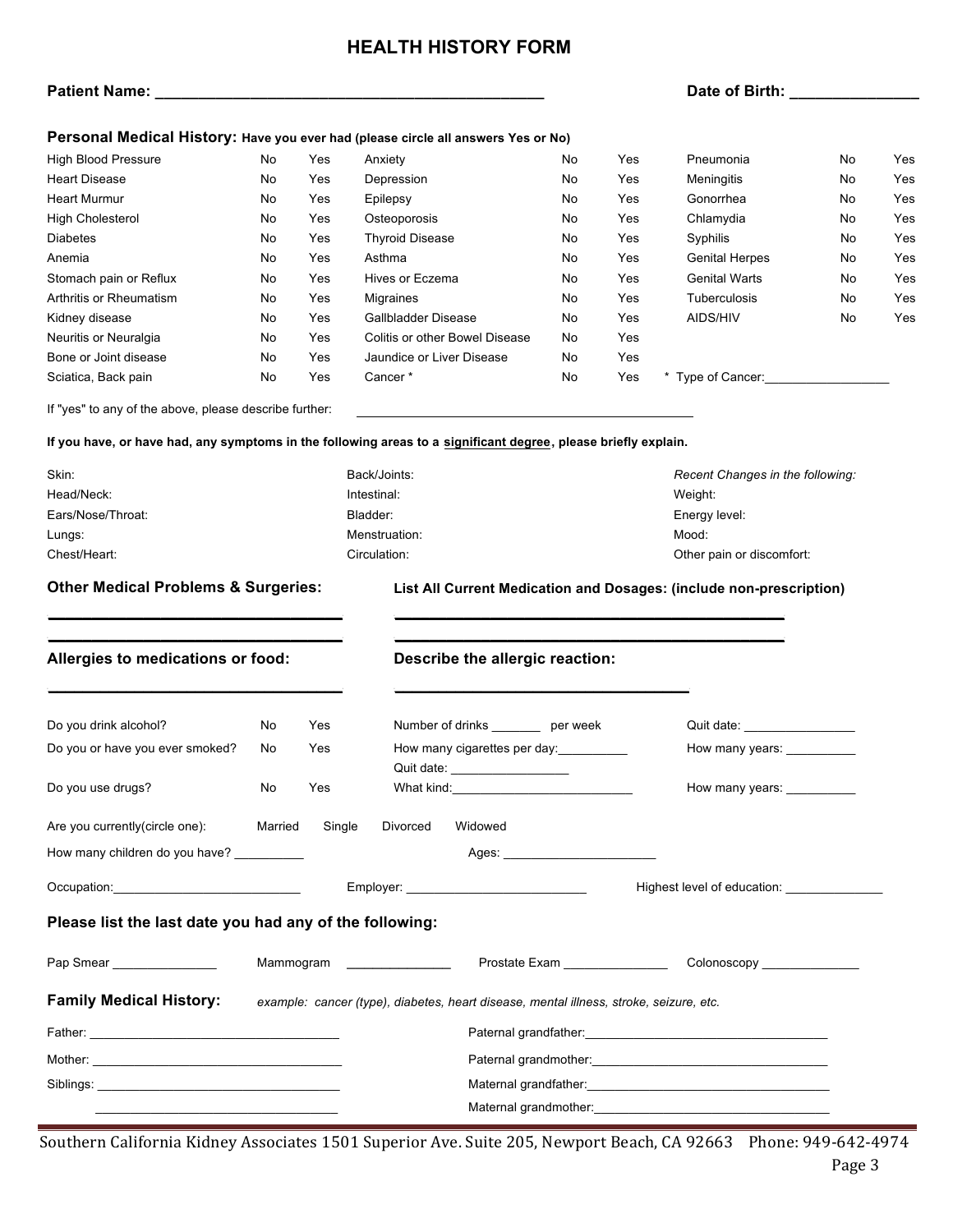# **PATIENT RESPONSIBILITIES**

As a partner in your healthcare, you have the following responsibilities:

- 1. I will provide accurate health information to your doctor and update us with any health changes.
- 2. I will schedule routine physical exams and other health maintenance exams recommended to me by my doctor (pap smear, mammogram, bone density, colonoscopy, routine blood tests, immunizations, etc.). I put myself at risk for not detecting other medical diseases if I only see my doctor for immediate problems. I will make appointments with my doctor to discuss routine health screenings.
- 3. I will follow treatment plans recommended to me by my physician, including completing testing, making an appointment with a specialist, and taking my medications. I will be sure to clearly comprehend any treatment plan and ask questions when I do not understand. I understand that *not* following my treatment plans may put my health at risk.
- 4. I will keep my appointments and reschedule any missed appointments. I understand that my doctor schedules these appointments to follow up on my response to treatment and to monitor my medical conditions. During these appointments my physician may order tests, refer me to a specialist, change my medications, and diagnose a medical problem. If I do not follow up, I may put my health at risk and may have medical conditions go undetected.
- 5. I understand that the goal of the office is to provide me with test results in a timely fashion. If I do not hear from the office, I will call the office for test results. I understand that not hearing from the office about a particular test does not necessary mean that the test result is normal.
- 6. I will inform my doctor if my medical condition changes, does not improve, or worsens. This will allow my doctor to re-evaluate my condition and make changes in treatment. If I do not inform my doctor, I may put my health at risk.
- 7. I will take charge of my health and make positive choices for my health including not smoking, not using illegal drugs, eating a healthy diet, and getting appropriate exercises.
- 8. I will treat all providers and office staff respectfully and courteously.
- 9. I will fulfill my financial obligations for care provided to me in a timely manner.
- 10. I will keep my scheduled appointments and give adequate notice of rescheduling or cancellation.
- 11. I will take responsibility to understand my Health Plan and be aware of my benefits, deductibles, and Health Plan limitations. I will ask my Health Plan if I have any questions regarding my health coverage.
- 12. If you need information or inquiring about Advance Directives (Durable Power of Attorney for Health Care, Natural Death Act Declaration or Living Will,) please call the Member Services Department of your Health Plan.

I have been informed of my responsibilities and I understand them fully.

| <b>Print Name:</b> | ---<br>allt. |
|--------------------|--------------|
|                    |              |

Signature: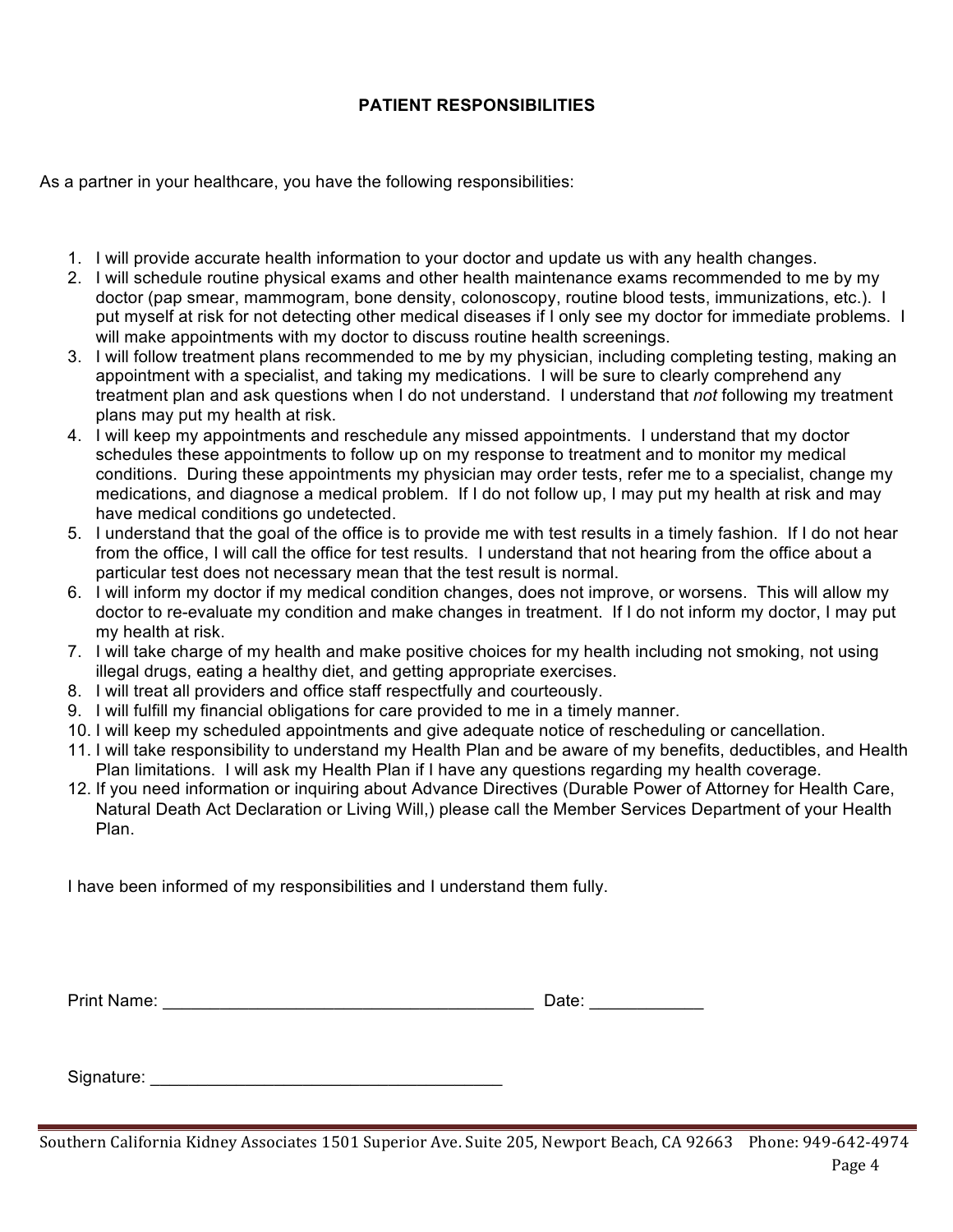# **MISSED APPOINTMENT POLICY**

We would like to make you aware of our policy regarding missed appointments and or cancellations without sufficient time notice (preferably more than 24 hours).

We try to keep our patients scheduled in a timely manner. We know that your time is valuable; therefore, we don't double book appointments. When an appointment is given to you, the time is blocked off specifically for you. If you don't appear or cancel without sufficient time notice, it prevents us from trying to accommodate another patient, resulting in wasted time for the Doctor.

Therefore, if we are not given a sufficient time notice of an appointment cancelation or you simply do not show up for your appointment, we will have to charge you a fee of **\$40.00.**

We understand that emergencies do happen and adequate notice is not always possible. We do ask that you contact our office as soon as you realize that you will not be able to make your appointment or procedure, in order to avoid these charges.

As a courtesy, our office staff tries to confirm appointments the day prior. However, sometimes circumstances arise that prevent us from calling. If you have any questions about your appointment day or time, we encourage you to call our office. Please do not rely on the confirmation call to remind you of your appointment.

Thank you for your cooperation and understanding. If you have any questions, we will be happy to assist you.

/ *have read the above policy and agree to comply with the terms and conditions stated.*

Signature: \_\_\_\_\_\_\_\_\_\_\_\_\_\_\_\_\_\_\_\_\_\_\_\_\_\_\_\_\_\_\_\_\_\_\_\_\_\_\_ Date: \_\_\_\_\_\_\_\_\_\_\_\_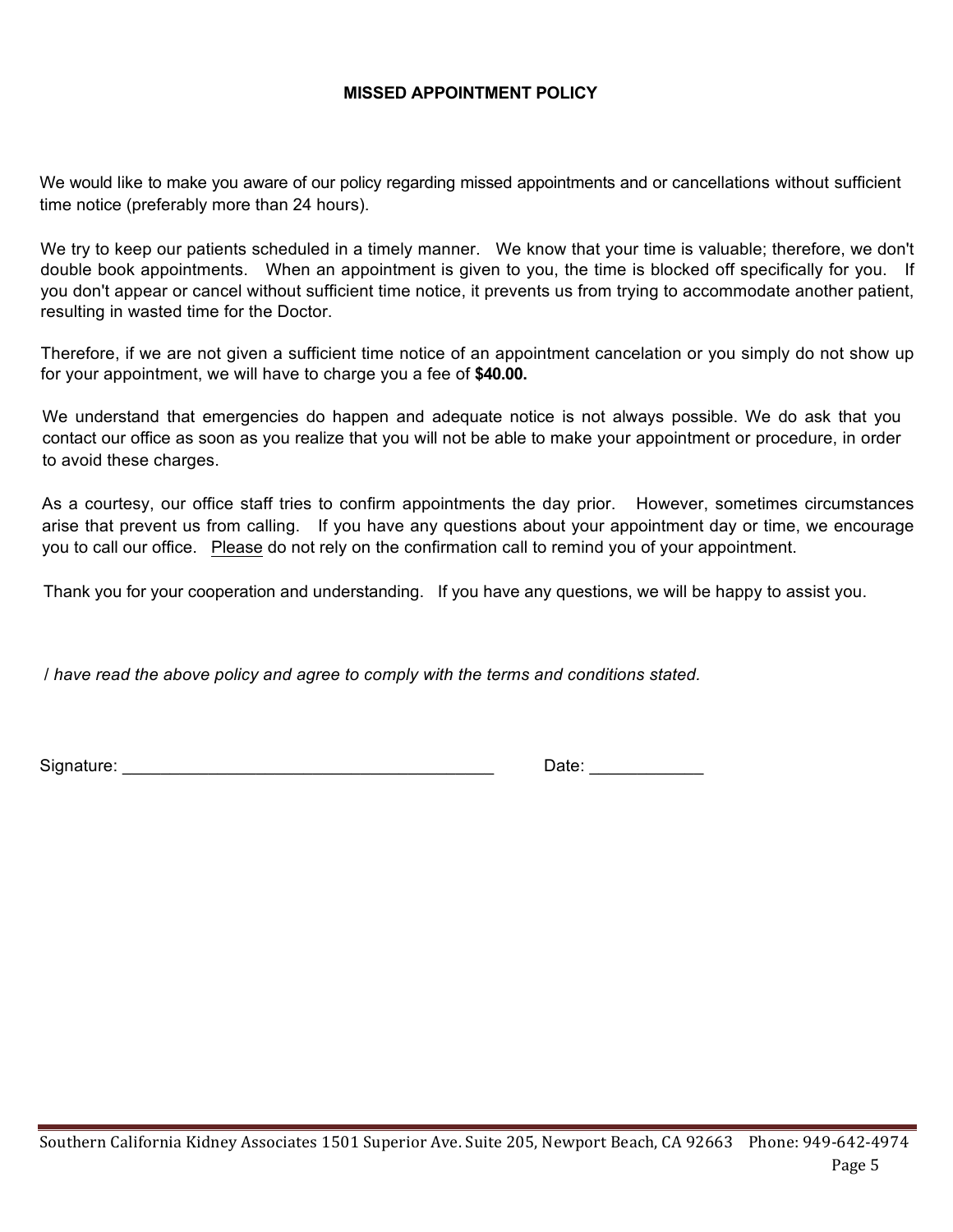# **PATIENT CONSENT FOR USE AND DISCLOSURE OF PROTECTED HEALTH INFORMATION**

I hereby give my consent for **Southern California Kidney Associates.** to use and disclose protected health information (PHI) about me to carry out treatment, payment and health care operations (TPO).

(The Notice of Privacy Practices provided by **Southern California Kidney Associates.** describes such uses and disclosures more completely.)

I have the right to review the Notice of Privacy Practices prior to signing this consent.

**Southern California Kidney Associates** reserves the right to revise its Notice of Privacy Practices at any time. A revised Notice of Privacy Practices may be obtained by forwarding a written request to **Southern California Kidney Associates. 1501 Superior Ave. Suite 205 Newport Beach, CA 92663.**

With this consent **Southern California Kidney Associates.** may call my home or other alternative location and leave a message on voice mail or in person in reference to any items that assist the practice in carrying out TPO, such as appointment reminders, insurance items and any calls pertaining to my clinical care, including laboratory test results, among others.

With this consent, **Southern California Kidney Associates.** may mail to my home or other alternative location any items that assist the practice in carrying out TPO, such as appointment reminder cards, patient statements, and any items pertaining to my clinical care, including laboratory test results, among others.

With this consent, **Southern California Kidney Associates.** may e-mail to my home or other alternative location any items that assist the practice in carrying out TPO, such as appointment reminder cards, patient statements, and any items pertaining to my clinical care, including laboratory test results, among others.

I have the right to request that **Southern California Kidney Associates.** restrict how it uses or discloses my PHI to carry out TPO. The practice is not required to agree to my requested restrictions, but if it does, it is bound by this agreement.

By signing this form, I am consenting to allow **Southern California Kidney Associates.** to use and disclose my PHI to carry out TPO.

I may revoke my consent in writing except to the extent that the practice has already made disclosures in reliance upon my prior consent. If I do not sign this consent, or later revoke it, **Southern California Kidney Associates.** may decline to provide treatment to me.

 $\mathcal{L}_\text{max} = \mathcal{L}_\text{max} = \mathcal{L}_\text{max} = \mathcal{L}_\text{max} = \mathcal{L}_\text{max} = \mathcal{L}_\text{max} = \mathcal{L}_\text{max} = \mathcal{L}_\text{max} = \mathcal{L}_\text{max} = \mathcal{L}_\text{max} = \mathcal{L}_\text{max} = \mathcal{L}_\text{max} = \mathcal{L}_\text{max} = \mathcal{L}_\text{max} = \mathcal{L}_\text{max} = \mathcal{L}_\text{max} = \mathcal{L}_\text{max} = \mathcal{L}_\text{max} = \mathcal{$ 

 $\mathcal{L}_\text{max} = \mathcal{L}_\text{max} = \mathcal{L}_\text{max} = \mathcal{L}_\text{max} = \mathcal{L}_\text{max} = \mathcal{L}_\text{max} = \mathcal{L}_\text{max} = \mathcal{L}_\text{max} = \mathcal{L}_\text{max} = \mathcal{L}_\text{max} = \mathcal{L}_\text{max} = \mathcal{L}_\text{max} = \mathcal{L}_\text{max} = \mathcal{L}_\text{max} = \mathcal{L}_\text{max} = \mathcal{L}_\text{max} = \mathcal{L}_\text{max} = \mathcal{L}_\text{max} = \mathcal{$ 

Date Relationship to Patient

Print Patient's Name Print Name of Legal Guardian, if applicable

Copyright  $\odot$  2002 Gates, Moore & Company. Used with permission.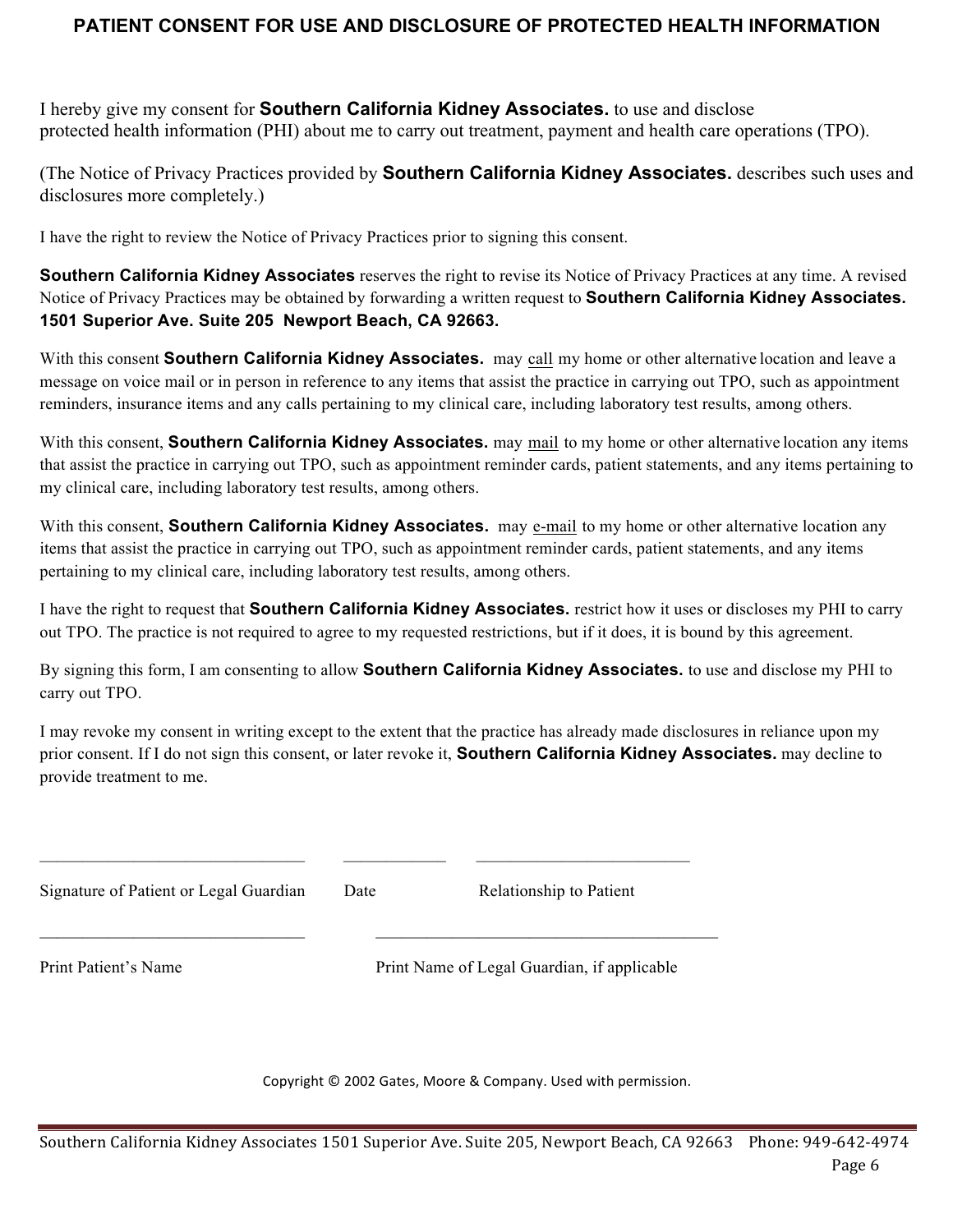# **PATIENT AUTHORIZATION FOR USE AND DISCLOSURE OF PROTECTED HEALTH INFORMATION**

By signing, I authorize **Southern California Kidney Associates.** to use and/or disclose certain protected health information (PHI) about me to :

Name:

Address:

This authorization permits **Southern California Kidney Associates.** to use and/or disclose the following individually identifiable health information about me (specifically describe the information to be used or disclosed, such as date(s) of services, type of services, level of detail to be released, origin of information, etc.):

The information will be used or disclosed for the following purpose:

(If disclosure is requested by the patient, purpose may be listed as "at the request of the individual.")

 $\mathcal{L}_\text{max} = \mathcal{L}_\text{max} = \mathcal{L}_\text{max} = \mathcal{L}_\text{max} = \mathcal{L}_\text{max} = \mathcal{L}_\text{max} = \mathcal{L}_\text{max} = \mathcal{L}_\text{max} = \mathcal{L}_\text{max} = \mathcal{L}_\text{max} = \mathcal{L}_\text{max} = \mathcal{L}_\text{max} = \mathcal{L}_\text{max} = \mathcal{L}_\text{max} = \mathcal{L}_\text{max} = \mathcal{L}_\text{max} = \mathcal{L}_\text{max} = \mathcal{L}_\text{max} = \mathcal{$  $\mathcal{L}_\text{max}$  , and the contribution of the contribution of the contribution of the contribution of the contribution of the contribution of the contribution of the contribution of the contribution of the contribution of t

 $\mathcal{L}_\text{max}$  , and the contribution of the contribution of the contribution of the contribution of the contribution of the contribution of the contribution of the contribution of the contribution of the contribution of t

The purpose(s) is/are provided so that I can make an informed decision whether to allow release of the information. This authorization will expire 30 days after this date.

The Practice will not receive payment or other remuneration from a third party in exchange for using or disclosing the PHI.

I do not have to sign this authorization in order to receive treatment from **Southern California Kidney Associates.** In fact, I have the right to refuse to sign this authorization. When my information is used or disclosed pursuant to this authorization, it may be subject to redisclosure by the recipient and may no longer be protected by the federal HIPAA Privacy Rule. I have the right to revoke this authorization in writing except to the extent that the practice has acted in reliance upon this authorization. My written revocation must be submitted to the privacy officer at:

# **Southern California Kidney Associates 1501 Superior Ave. Suite 205 Newport Beach, CA 92663.**

Signed by:

Signature of Patient or Legal Guardian Relationship to Patient

Print Patient's Name Date

\_\_\_\_\_\_\_\_\_\_\_\_\_\_\_\_\_\_\_\_\_\_\_\_\_\_\_\_\_\_\_ \_\_\_\_\_\_\_\_\_\_\_\_\_\_\_\_\_\_\_\_\_\_

Print Name of Legal Guardian, if applicable

**Patient/guardian is entitled to receive a signed copy of this authorization form.**

Copyright © 2002 Gates, Moore & Company. Used with permission.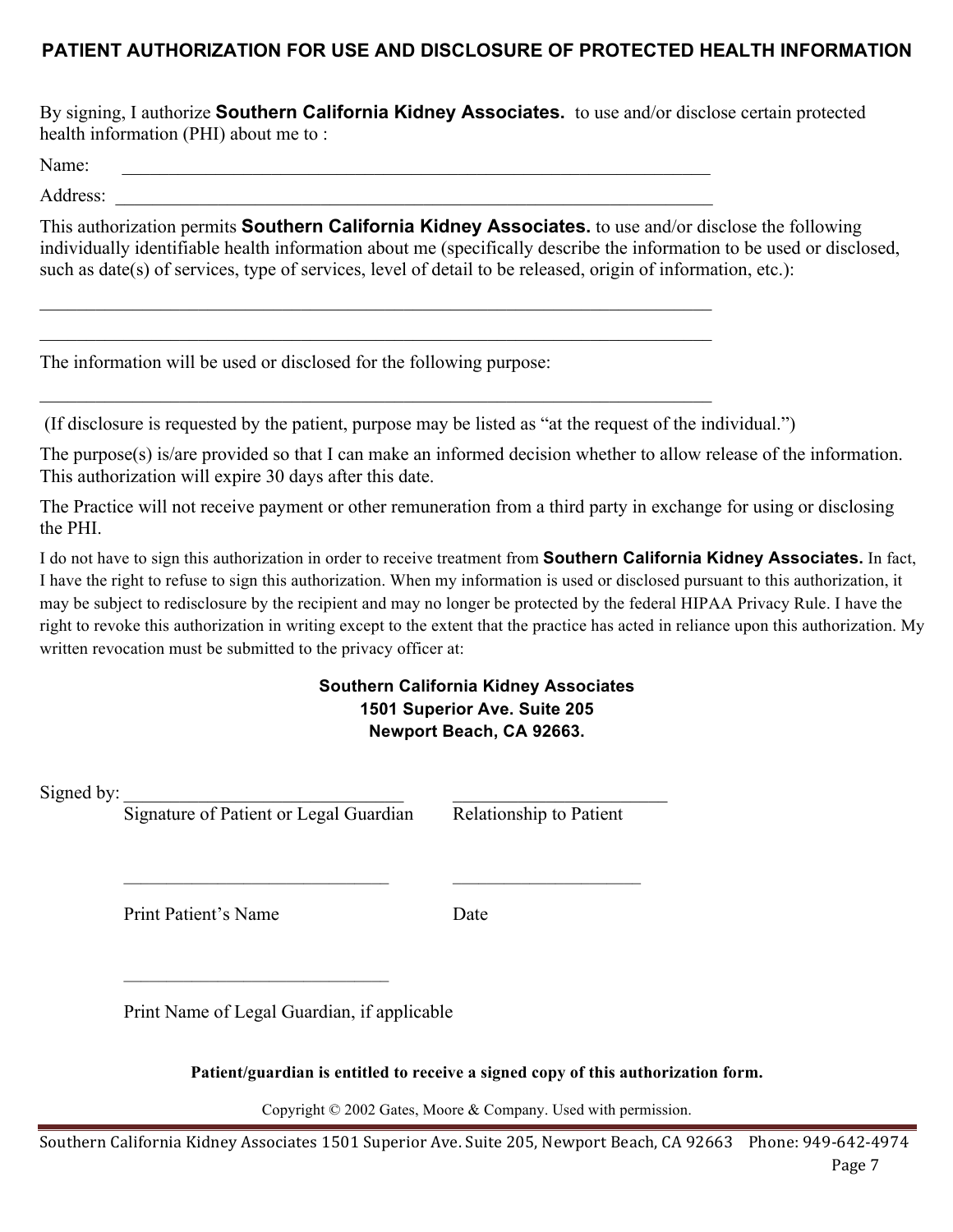# **Physician-patient email communication template consent form**

| <b>Physician information</b>                                  |  |  |  |  |
|---------------------------------------------------------------|--|--|--|--|
| Southern California Kidney Associates<br>Name:                |  |  |  |  |
| 1501 Superior Ave Ste 205 Newport Beach, Ca 92606<br>Address: |  |  |  |  |
| ******@southerncaliforniakidney.com<br>Email:                 |  |  |  |  |
|                                                               |  |  |  |  |

# **Risks of using email**

The physician offers patients the opportunity to communicate by email. Transmitting patient information poses several risks of which the patient should be aware. The patient should not agree to communicate with the physician via email without understanding and accepting these risks. The risks include, but are not limited to, the following:

- The privacy and security of email communication cannot be guaranteed.
- Employers and online services may have a legal right to inspect and keep emails that pass through their system.
- Email is easier to falsify than handwritten or signed hard copies. In addition, it is impossible to verify the true identity of the sender, or to ensure that only the recipient can read the email once it has been sent.
- Emails can introduce viruses into a computer system, and potentially damage or disrupt the computer.
- Email can be forwarded, intercepted, circulated, stored or even changed without the knowledge or permission of the physician or the patient. Email senders can easily misaddress an email, resulting in it being sent to many unintended and unknown recipients.
- Email is indelible. Even after the sender and recipient have deleted their copies of the email, back-up copies may exist on a computer or in cyberspace.
- Use of email to discuss sensitive information can increase the risk of such information being disclosed to third parties.
- Email can be used as evidence in court.
- The physician uses encryption software as a security mechanism for email communications.

### **n** The patient:

- Agrees to and will comply with the use of encryption software.
- Chooses not to use encryption software when communicating with the physician, with the full understanding that this increases the risk of violation of the patient's privacy.

# ■ Conditions of using email

The physician will use reasonable means to protect the security and confidentiality of email information sent and received. However, because of the risks outlined above, the physician cannot guarantee the security and confidentiality of email communication. Thus, patients must consent to the use of email for patient information. Consent to the use of email includes agreement with the following conditions:

- Emails to or from the patient concerning diagnosis or treatment may be printed in full and made part of the patient's medical record. Because they are part of the medical record, other individuals authorized to access the medical record, such as staff and billing personnel, will have access to those emails.
- The physician may forward emails internally to the physician's staff and to those involved, as necessary, for diagnosis, treatment, reimbursement, healthcare operations, and other handling. The physician will not, however, forward emails to independent third parties without the patient's prior written consent, except as authorized or required by law.
- Although the physician will endeavour to read and respond promptly to an email from the patient, **the physician cannot guarantee that any particular email will be read and responded to within any particular period of time. Thus, the patient should not use email for medical emergencies or other time-sensitive matters.**